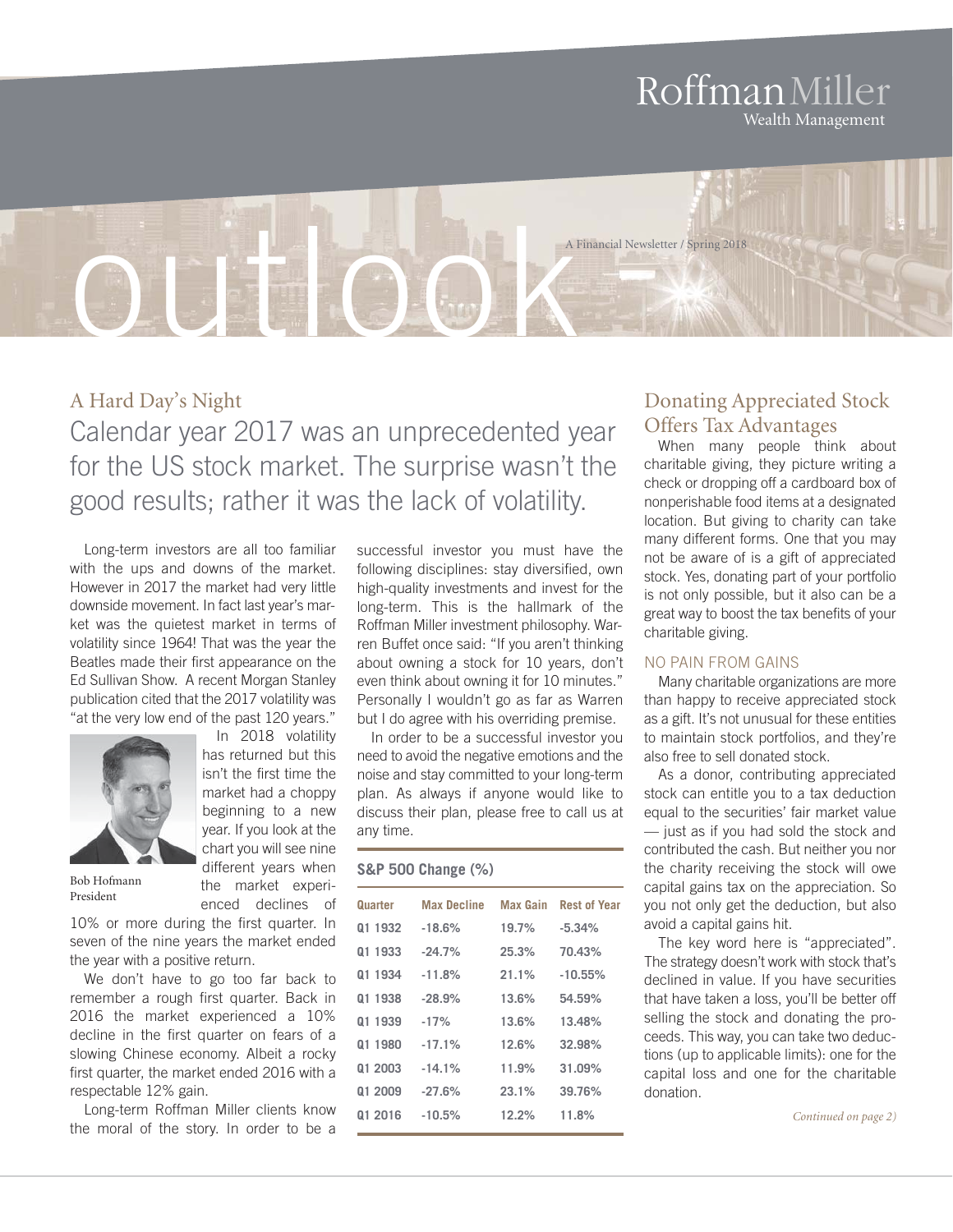## OUTIOOK

## Flat Curve? Leave it to the bond market to make something as simple as a flat or curved line, complicated!



Ryan Crooks Investment Manager

As the Federal Reserve has tried to normalize interest rate policy in response to a continuing improvement in the economy, the market has shown some skepticism towards the Fed's confidence. The Fed believes that strong economic growth in domestic and foreign economies has led to tight labor markets, and this will in turn lead to higher wage inflation and more persistent price inflation for goods and services. Those are key factors in the Fed's decision to raise rates. But skeptics are evident in the shape of the current Treasury yield curve: despite the Fed raising short term rates five times over the past 15 months, rates at the longer-end of the curve, which is historically

left to the control of the markets, remain somewhat stagnant. There are more forces at work here: the Fed continues to unwind the massive post-crisis quantitative easing program which will take years to accomplish and will continue to exert a downward influence on medium and long-term interest rates. The same thing will be happening at central banks around the world which have thus far shown little progress, reflected in the ten-year bond rates for Germany (0.5%) and Japan (0.03%). The net result is a flattening of the 'curve,' where there is little difference between short and longer term rates.

A flat yield curve for investors means that we get paid less for each incremental amount of maturity we extend on the curve. But, it's important to remember that interest rates can move in response to a variety of economic factors and we could just as easily see the curve fall if the economy has a major stumble. That's why it's important not to stay entirely in cash or very short bonds assuming you're going to get paid more next year. A properly laddered portfolio of bonds is going to provide liquidity if those higher rates do come (let's hope!), and they help to earn as much as we can while ensuring we don't get surprised if things don't go the way we've planned.



#### INEVITABLE RESTRICTIONS *(Tax Advantages from page 1)*

Inevitably, there are restrictions on deductions for donating appreciated stock. Annually you may deduct appreciated stock contributions to public charities only up to 30% of your adjusted gross income (AGI). For donations to nonoperating private foundations, the limit is 20% of AGI. Any excess can be carried forward up to five years.

So, for example, if you contribute \$50,000 of appreciated stock to a public charity and have an AGI of \$100,000, you can deduct just \$30,000 this year. You can carry forward the unused \$20,000 to next year. Whatever amount (if any) you can't use next year can be carried forward until used up or you hit the five-year mark, whichever occurs first.

Moreover, you must have owned the security for at least one year to deduct the fair market value. Otherwise, the deduction is limited to your tax basis (generally what you paid for the stock). Also, the charity must be a 501(c)(3) organization.

Last, these rules apply only to appreciated stock. If you donate a different form of appreciated property, such as artwork or jewelry, different requirements apply.

#### INTRIGUING OPTION

A donation of appreciated stock may not be the simplest way to give to charity. But, for the savvy investor looking to make a positive difference and manage capital gains tax liability, it can be a powerful strategy. Please contact your tax professional for help deciding whether it's right for you and, if so, how to properly execute the donation.

#### Amanda Gottschalk, CPA

*Lynn, Gottschalk and Company specializes in providing quality, personalized accounting and tax services to individuals and businesses. www.lynngott.com.*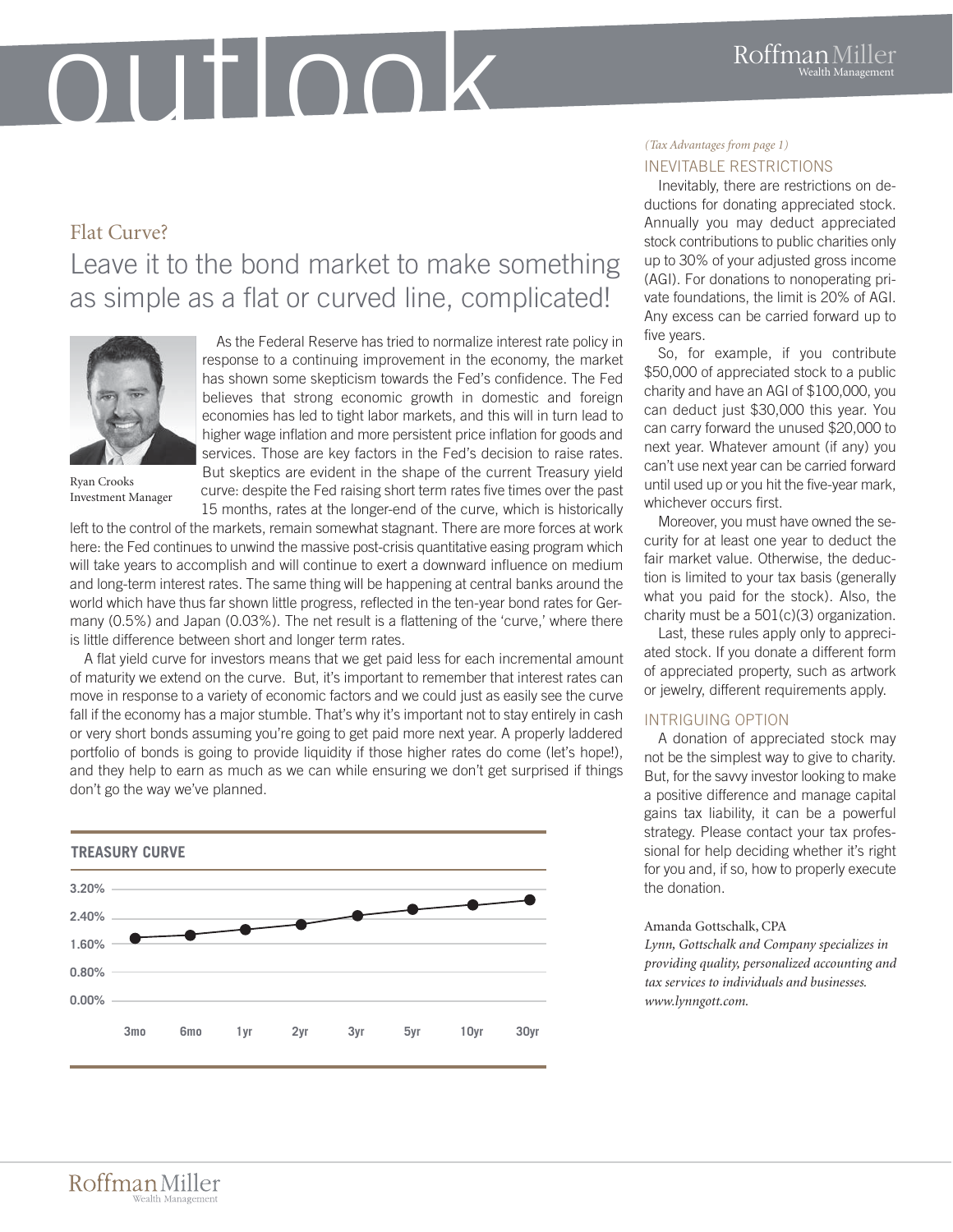### JPMorgan Chase & Co. What can a company's stock price tell you?



The average price of JPMorgan Chase stock in 2007 was \$47.75. That was the year subprime lending made headlines, the number of foreclosures nationwide

Mark Frombach Chief Investment Officer

began to rise dramatically, several lenders

declared bankruptcy, and banks began to realize they were sitting on worthless assets. By 2008 the U.S. was in recession and the mortgage crisis here had spread and infected the world banking system, leading to a global credit crisis. On March 16th that year the Federal Reserve facilitated the purchase of Bear Stearns by JPMorgan Chase for \$10/share, down from a recent \$133/share. On September 25, 2008, the nation's sixth largest bank, Washington Mutual, was closed by Federal regulators and sold to JPMorgan Chase for \$1.9 billion. Customers of the defunct bank, with \$188 billion in deposits, are told on September 26th that their deposits are now liabilities of JPMorgan Chase.

For many, the next ten years were a blur of turbulent markets, lost jobs, abandoned construction sites, and government intervention. But at JPMorgan Chase, there was a lot of work to be done in regaining the faith of the banking public and in helping to provide the financial underpinnings of a recovery in the US economy.

JPMorgan Chase is a financial powerhouse with over \$2.5 trillion in assets and worldwide operations. The company is a leader in all five of its divisions: Investment Banking, Financial Services for consumers and small business, Commercial Banking,

Financial Transaction Processing, and Asset Management. They have relationships with 50% of American households and stand as #1 in US credit and debit payments volume. They are #1 in Global Investment Banking fees. And they are the #1 Private Bank in North America with \$2.8 trillion in investment assets managed.

A lot of credit for JPMorgan's survival of the 2008 crisis and the past decade of success is given to CEO Jamie Dimon. Dimon began his career under the wing of Sandy Weil at American Express. From there, the pair took over a failing consumer finance company and spent 13 years transforming it into Citigroup, where Dimon served as chief financial officer. He left Citi to become CEO of Bank One, which was eventually purchased by JPMorgan Chase, and was named CEO of the combined entity in 2005.

Dimon, now 62, shows little sign of slowing down in his most recent 46-page annual letter to shareholders. His detractors point to the executive's political writings and believe he is a risk to the company because of his outspoken views on public policy, taxes, and entitlement programs, while supporters believe that he shows an understanding that can help shape corporate governance here in the U.S. and improve global engagement with respect to trade and immigration. Dimon is such a visible figure that people speculate on the possibility of him running for President. We do recognize that as a risk to the company; Dimon, however, has stated publicly that he and the board of directors expect him to be in place for approximately the next five years.

JPMorgan Chase traces its roots back to 1799 when the Manhattan Company, a water company tasked with running wooden

water pipes through New York City, took advantage of a clause in their charter allowing the company to use its extra capital for banking purposes. Because there was only one state-chartered bank in New York at the time, this broke the monopoly held by Alexander Hamilton and caused a rift between he and one of the Manhattan Company's founders, Aaron Burr. (those of you who remember US history class are familiar with how that story ends).

Today, the company employs over 250,000 people. Revenues have grown over the past five years and expenses have declined. Banks are doing ok in this economy, and large banks may have an advantage: persistent low interest rates combined with higher regulatory expenses and more oversight/less risk all point to a difficult future for banks that can't implement large scale technologies to improve services and reduce costs. JPMorgan Chase has over 46 million digital customers and is the #1 most visited bank website with the most mobile banking customers. Advantages like this will help drive cash flow that rewards shareholders in dividends, share buybacks, and EPS. In the past two years alone, the company has reduced the shares outstanding by 6.5% and increased the dividend by 23%.

The stock now fetches over \$110/share and the dividend yields just about 2%. When your company performance stands apart from your peers, you get recognized, and I can't think of another large bank stock that outperformed JPM through the recent crisis and recovery. While it might not be as cheap today as it was for last year's buyers, the stock reflects investor confidence in a good quality company with an excellent management team.

*JPMorgan Chase traces its roots back to 1799 when the Manhattan Company, a water company tasked with running wooden water pipes through New York City, took advantage of a clause in their charter allowing the company to use its extra capital for banking purposes.*